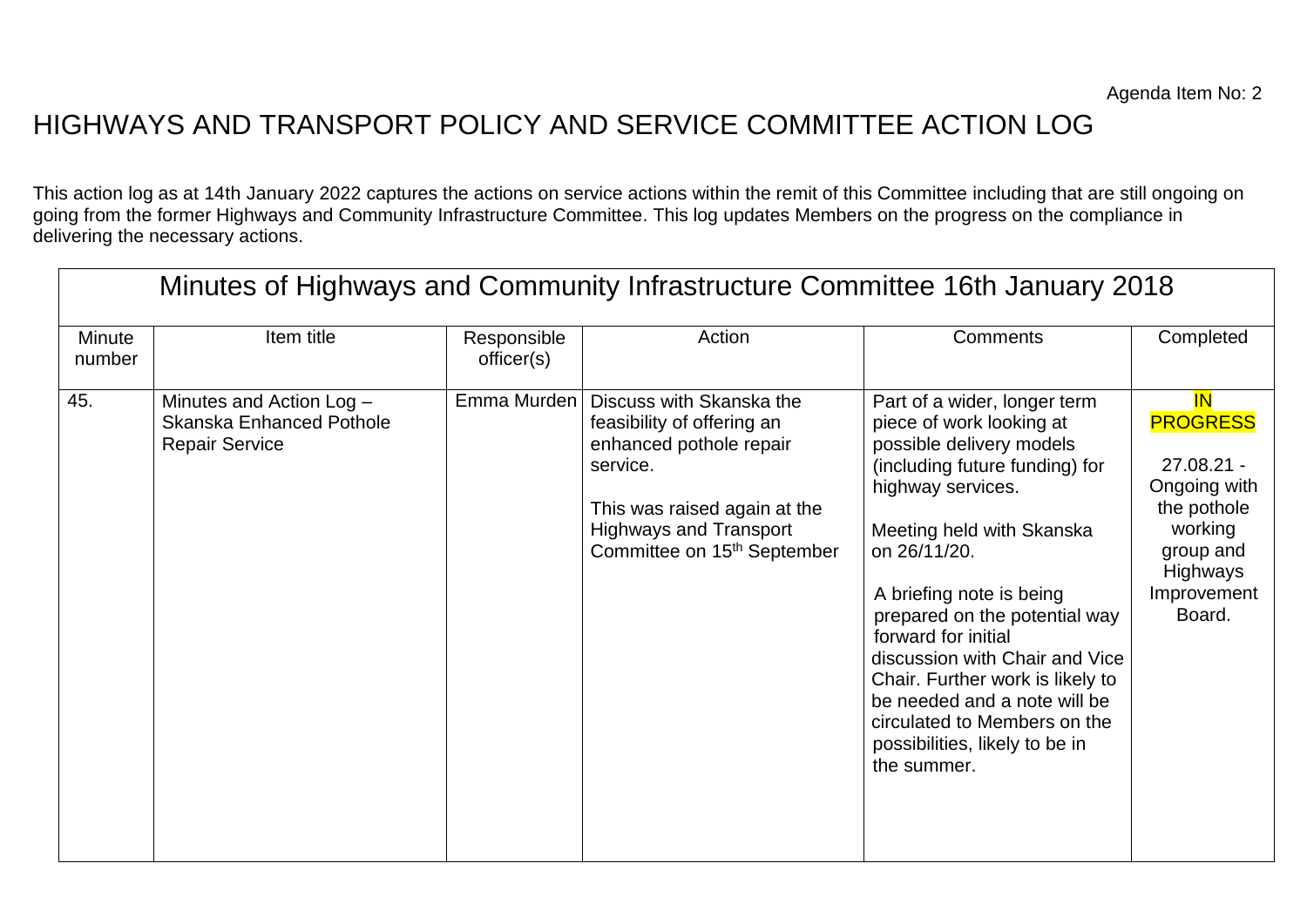| Minutes of Highways and Transport Committee 19th January 2021 |                                                                       |                          |                                                                                                                                                                                                    |                                                                                                                                                                                                                                                                                                |         |  |
|---------------------------------------------------------------|-----------------------------------------------------------------------|--------------------------|----------------------------------------------------------------------------------------------------------------------------------------------------------------------------------------------------|------------------------------------------------------------------------------------------------------------------------------------------------------------------------------------------------------------------------------------------------------------------------------------------------|---------|--|
| 63.                                                           | <b>Minutes Action Log</b>                                             | Dawn Cave/<br>Alex Deans | Committee had previously<br>agreed a report on Wisbech<br>Access Strategy would come to<br>Committee. Clerk to check what<br>was agreed and schedule a<br>report to a future Committee<br>meeting. | After the request from Cllr<br>King at the November 2021<br>committee, it was agreed that<br>a briefing would be circulated<br>to local Members, which was<br>undertaken on the 24<br>November 2021<br>It was agreed further that<br>Members would be kept<br>informed of ongoing<br>progress. | Ongoing |  |
| 66.                                                           | <b>Cambridgeshire County Council</b><br><b>Commuted Sum Proposals</b> | Alex Deans               | Final consultation document to<br>be circulated to Members, who<br>could then comment accordingly.<br>Action required.                                                                             | Following discussion with the<br>Chair the proposals are being<br>developed into a draft<br>"Commuted Sum Policy", to<br>be shared with Members of<br>the committee prior to a<br>formal consultation process                                                                                  | Ongoing |  |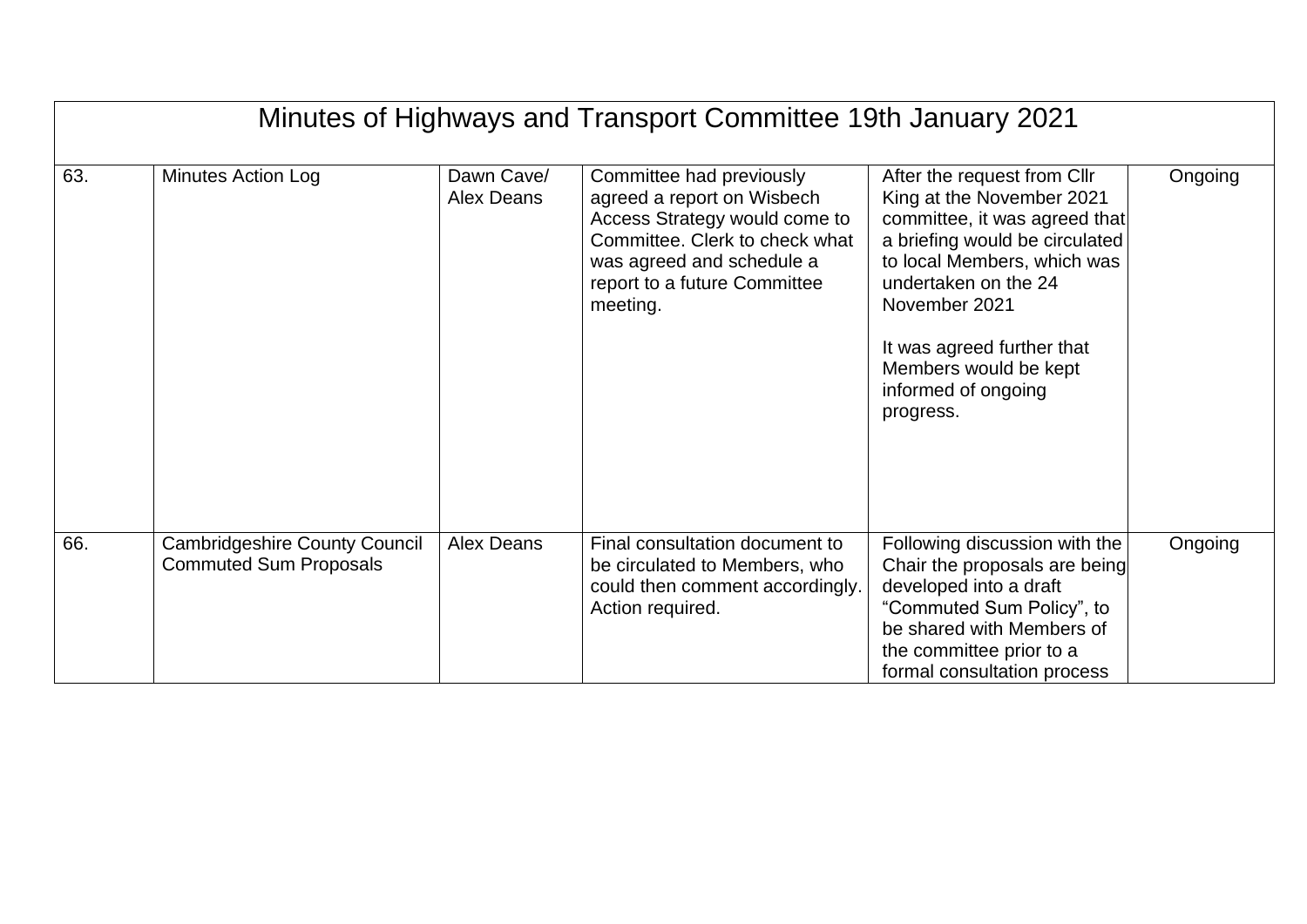| Minutes of Highways and Transport Committee 22 June 2021 |                           |                           |                                                                                                                                                                                                                         |                                                                                            |           |  |
|----------------------------------------------------------|---------------------------|---------------------------|-------------------------------------------------------------------------------------------------------------------------------------------------------------------------------------------------------------------------|--------------------------------------------------------------------------------------------|-----------|--|
| Minute<br>number                                         | Item title                | Responsible<br>officer(s) | Action                                                                                                                                                                                                                  | Comments                                                                                   | Completed |  |
| 5.                                                       | <b>Minutes Action Log</b> |                           | Member highlighted highways<br>planning guidance for making<br>walking and cycling the most<br>attractive option. It was requested been prepared for committee<br>that it be added to the Action Log on 7 December 2021 | A Public Rights Of Way & Non<br>Motorised User Routes Design<br>Guide committee report has | Closed    |  |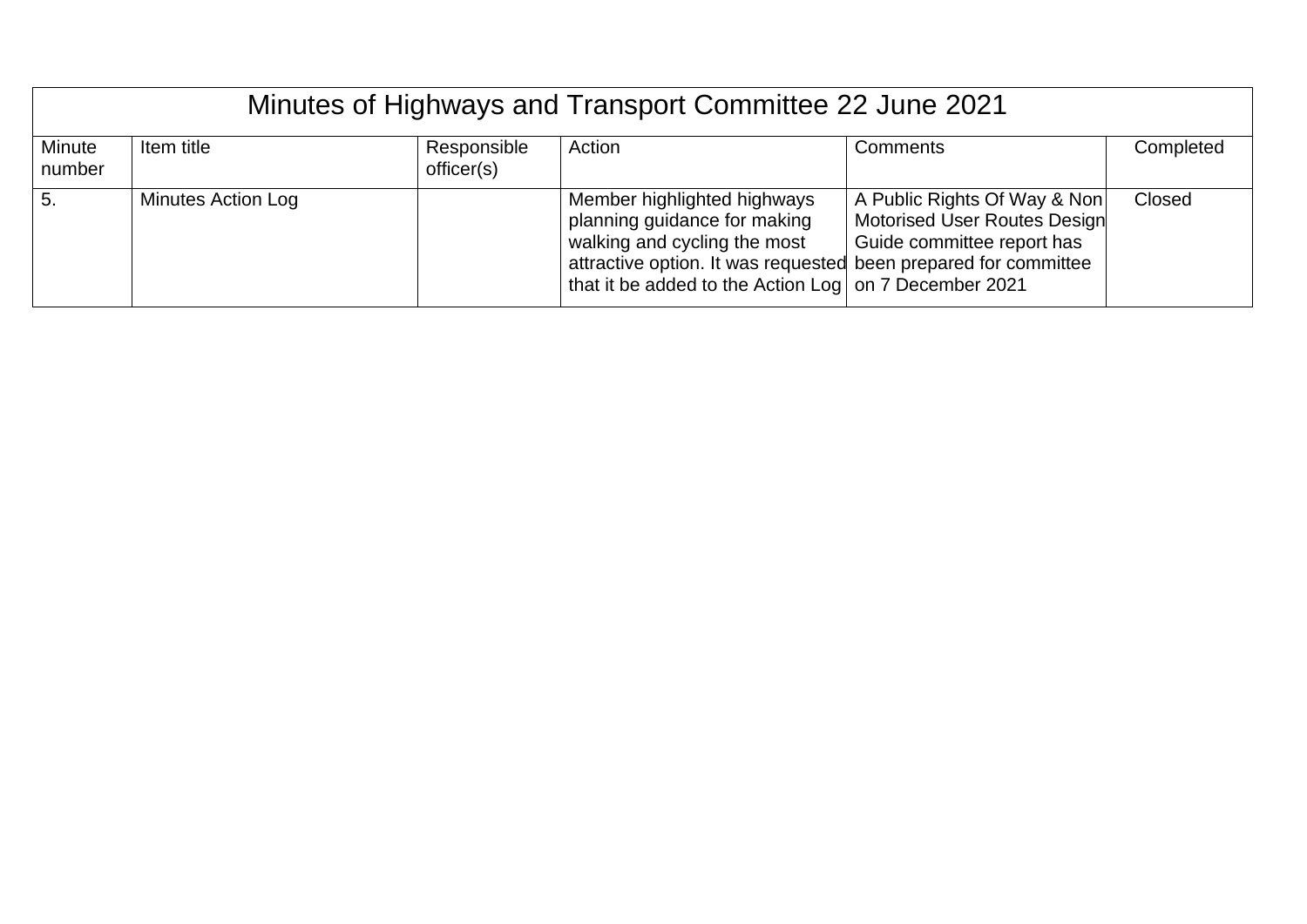| 6. | King's Parade                                                          | Sonia Hansen        | A strategic visitor/anti-terror<br>plan including St John's /<br>Market Square needs to be<br>provided to the Committee<br>A refreshed consultation on<br>the barrier over and above<br>the 21 days ideally 60 days<br>A revised design for the<br>barrier in keeping with the<br>King's Parade environment<br>Improved cycling safety and<br>accessibility, and disabled<br>access<br>An amended permanent<br>order to take these changes<br>into account by the end of<br>2021<br>An SLA entered into and<br>signed by the Chief Inspector<br>Officers would work with<br>$\bullet$<br>CamCycle and Cambridge<br>City Council in partnership<br>The police risk assessment<br>would be provided to the<br>Committee<br>The County safety audit<br>would be provided to the<br>Committee | A confidential briefing was<br>provided to Members by the<br>Police and a report is on the<br>agenda to be presented to<br>the November meeting of the<br>Committee.<br>25.11.21<br>The Police Counter Terrorism<br>Security Advisor is carrying<br>out a wider review of the<br>area.<br>14.1.22<br>Awaiting report back from<br>police with outcome of review<br>of wider area in Cambridge |         |
|----|------------------------------------------------------------------------|---------------------|-------------------------------------------------------------------------------------------------------------------------------------------------------------------------------------------------------------------------------------------------------------------------------------------------------------------------------------------------------------------------------------------------------------------------------------------------------------------------------------------------------------------------------------------------------------------------------------------------------------------------------------------------------------------------------------------------------------------------------------------------------------------------------------------|-----------------------------------------------------------------------------------------------------------------------------------------------------------------------------------------------------------------------------------------------------------------------------------------------------------------------------------------------------------------------------------------------|---------|
| 8. | A428 Black Cat to Caxton Gibbet<br>Development Consent Order<br>Update | <b>David Allatt</b> | Requested that officers<br>discussed with the relevant<br><b>Bedfordshire Councils the</b><br>possibility of a dedicated HGV<br>route that would serve the<br>proposed developments at                                                                                                                                                                                                                                                                                                                                                                                                                                                                                                                                                                                                    | To be discussed at regional<br>traffic managers meeting on<br>Friday 3 September and<br>views fed into live inquiry as<br>required                                                                                                                                                                                                                                                            | Ongoing |

Wyboston Wyboston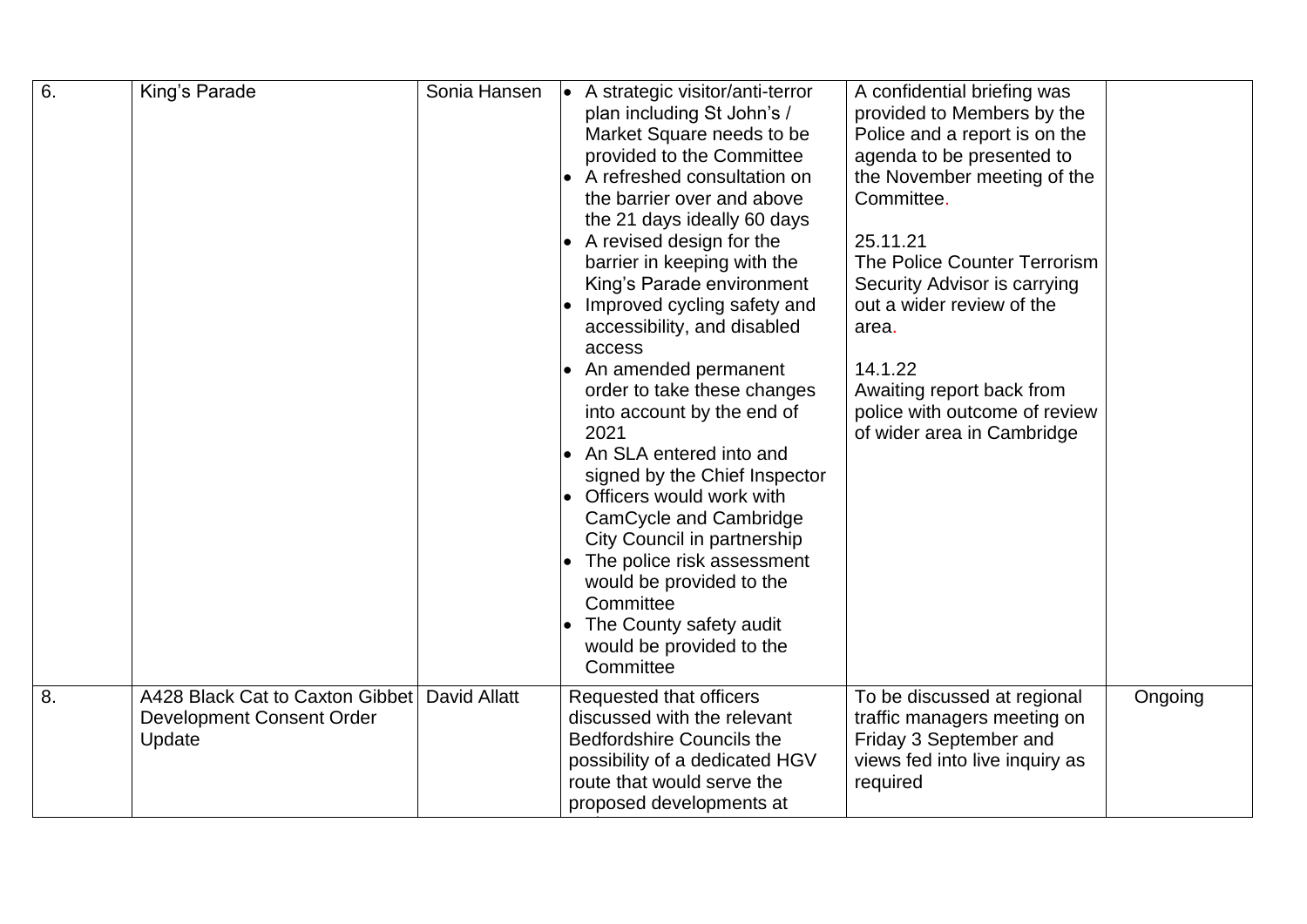| 10. | Local Highways Improvement<br><b>Panel Scoreboards</b> | Joshua<br><b>Rutherford</b> | Requested additional guidance<br>or training for Members<br>regarding LHIs and the process<br>that underpins them | Training was provided to<br>Members on 15 September<br>2021 in a 2 hour Teams<br>seminar. Following Member<br>scoring panels scheduled<br>during January and February<br>2022, an LHI reports will be<br>brought to the April 2022<br>committee which will include<br>the prioritised schemes for<br>2022/23. The committee report<br>will include details on the end-<br>to -end LHI process to enable<br>an improved understanding of<br>the project lifecycle for LHIs. | Ongoing |
|-----|--------------------------------------------------------|-----------------------------|-------------------------------------------------------------------------------------------------------------------|----------------------------------------------------------------------------------------------------------------------------------------------------------------------------------------------------------------------------------------------------------------------------------------------------------------------------------------------------------------------------------------------------------------------------------------------------------------------------|---------|
|-----|--------------------------------------------------------|-----------------------------|-------------------------------------------------------------------------------------------------------------------|----------------------------------------------------------------------------------------------------------------------------------------------------------------------------------------------------------------------------------------------------------------------------------------------------------------------------------------------------------------------------------------------------------------------------------------------------------------------------|---------|

| Minutes of Highways and Transport Committee 7th December 2021 |                                  |                  |                                                                                                                       |                                                                                |         |  |
|---------------------------------------------------------------|----------------------------------|------------------|-----------------------------------------------------------------------------------------------------------------------|--------------------------------------------------------------------------------|---------|--|
| 57.                                                           | <b>Finance Monitoring Report</b> | <b>Steve Cox</b> | Requested a confidential briefing<br>regarding the Guided Busway<br>and the ongoing dispute with<br><b>Bam Nutall</b> | Suitable dates are being<br>sought and an invite will be<br>circulated shortly | Ongoing |  |